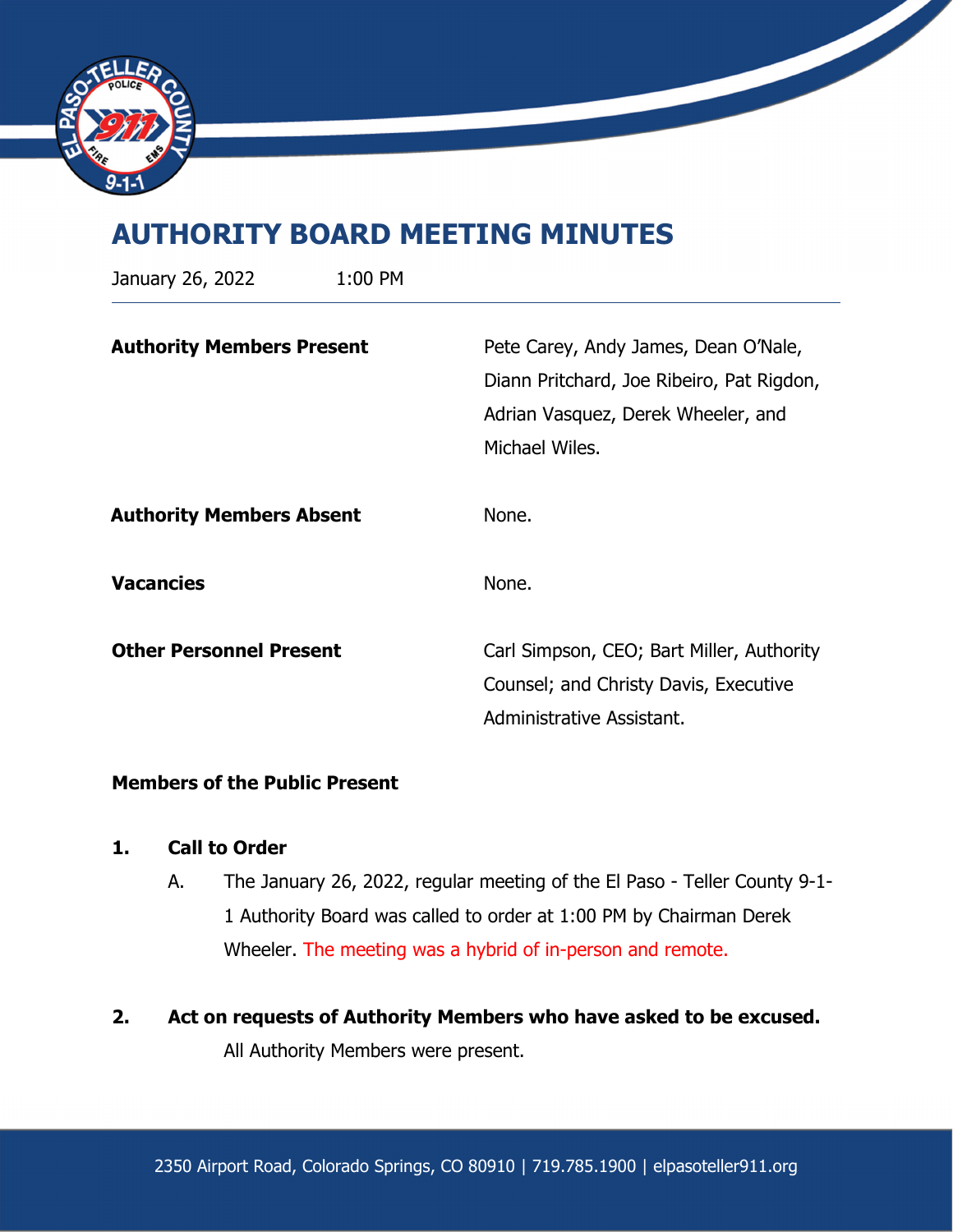# **3. Introductions.**

A. Authority Members introduced themselves.

#### **4. Public to be Heard.**

A. No items were brought forth at this time.

#### **5. Approve Authority Resolutions**

A. Resolution 22-01, A RESOLUTION HONORING MAC MCCOY OF THE COLORADO SPRINGS POLICE DEPARTMENT AS TELECOMMUNICATOR OF THE FOURTH QUARTER 2021.

Andy James made a motion to approve the resolution; Dean O'Nale seconded it.

The motion passed unanimously with a roll call vote with nine ayes.

B. Resolution 22-02, A RESOLUTION HONORING MIKE DECKARD OF THE EL EL PASO COUNTY SHERIFF'S OFFICE AS TELECOMMUNICATOR OF THE YEAR 2021.

Dean O'Nale made a motion to approve the resolution; Mike Wiles seconded it.

The motions passed unanimously with a roll call vote of nine ayes.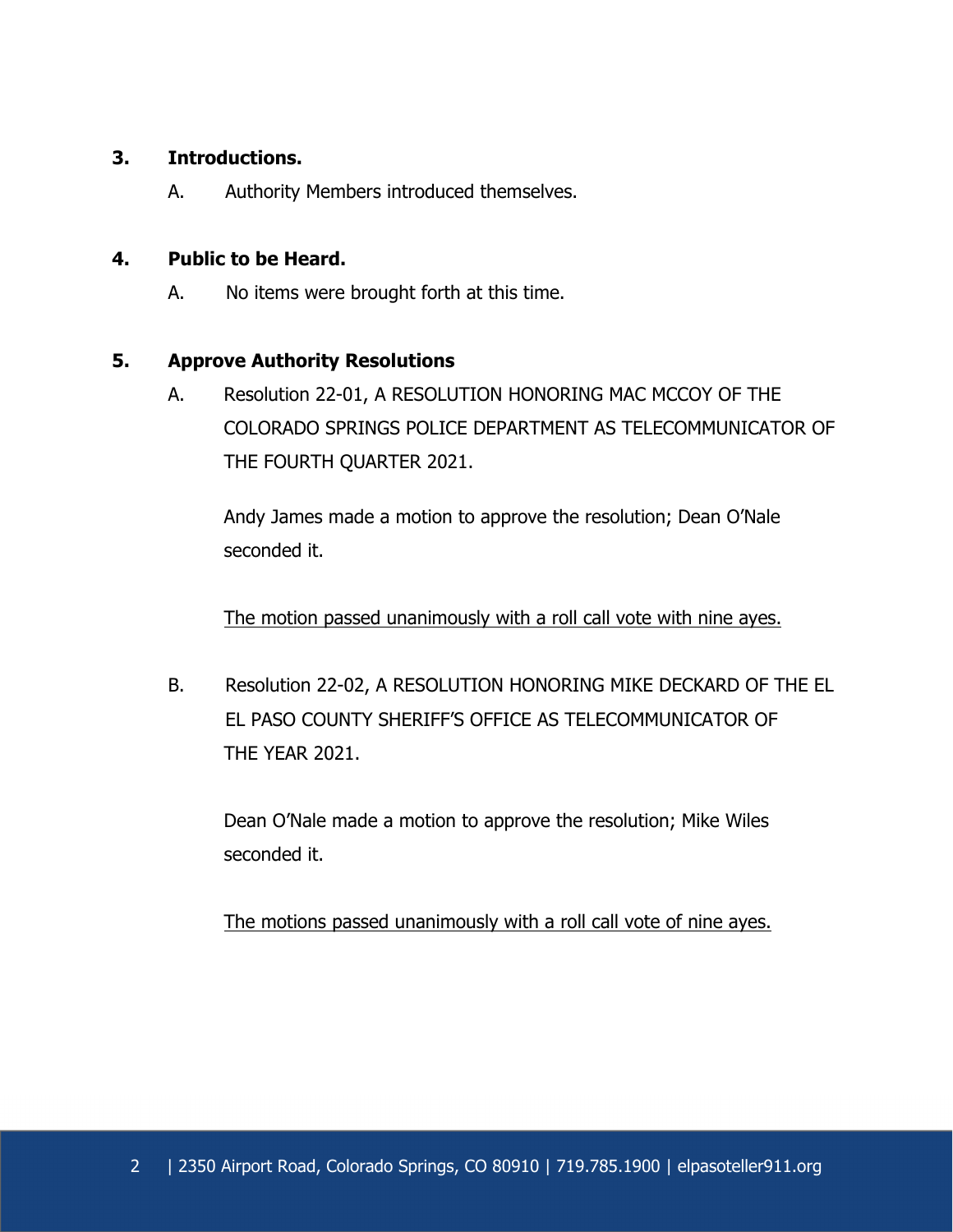## **6. Consent Calendar**

- A. Approve the minutes of November 18, 2021, Authority Meeting.
- B. Ratify Approve the December 2021 Financial Statement and authorize payment of the monthly bills.
- C. Ratify The CEO is hereby appointed Budget Officer for the year 2022.
- D. Ratify The Custodian of Record for the 2022 records shall be the CEO, and all records shall be stored at 2350 Airport Road, Colorado Springs, Colorado, 80910.
- E. Ratify The CEO is hereby appointed Safety Officer for the year 2022.
- F. Ratify The locations for posting the agenda for Authority meetings are Teller County Sheriff's Office, 9-1-1 Administration building, and the 9-1-1 website.
- G. Approve the January 2022 Financial Statement and authorize payment of the monthly bills.

Dean O'Nale made a motion to approve the Consent Calendar; Andy James seconded the motion.

The motion passed unanimously on a voice vote by the nine Authority Members present.

# **7. Report by CEO**

Carl S – The Authority staff continues to work a hybrid schedule with three core days in the building. No employees have been hospitalized with COVID. Teller County Consolidation – All three agencies will soon decide whether to proceed with Phase Three. HR – Job descriptions are being reviewed, and performance evaluation practice is being reviewed. After researching Fatigue Management providers, two vendors were found in Colorado. The review of the Authority SOP manual is ongoing. Patricia attended the Colorado Springs SHRM Employment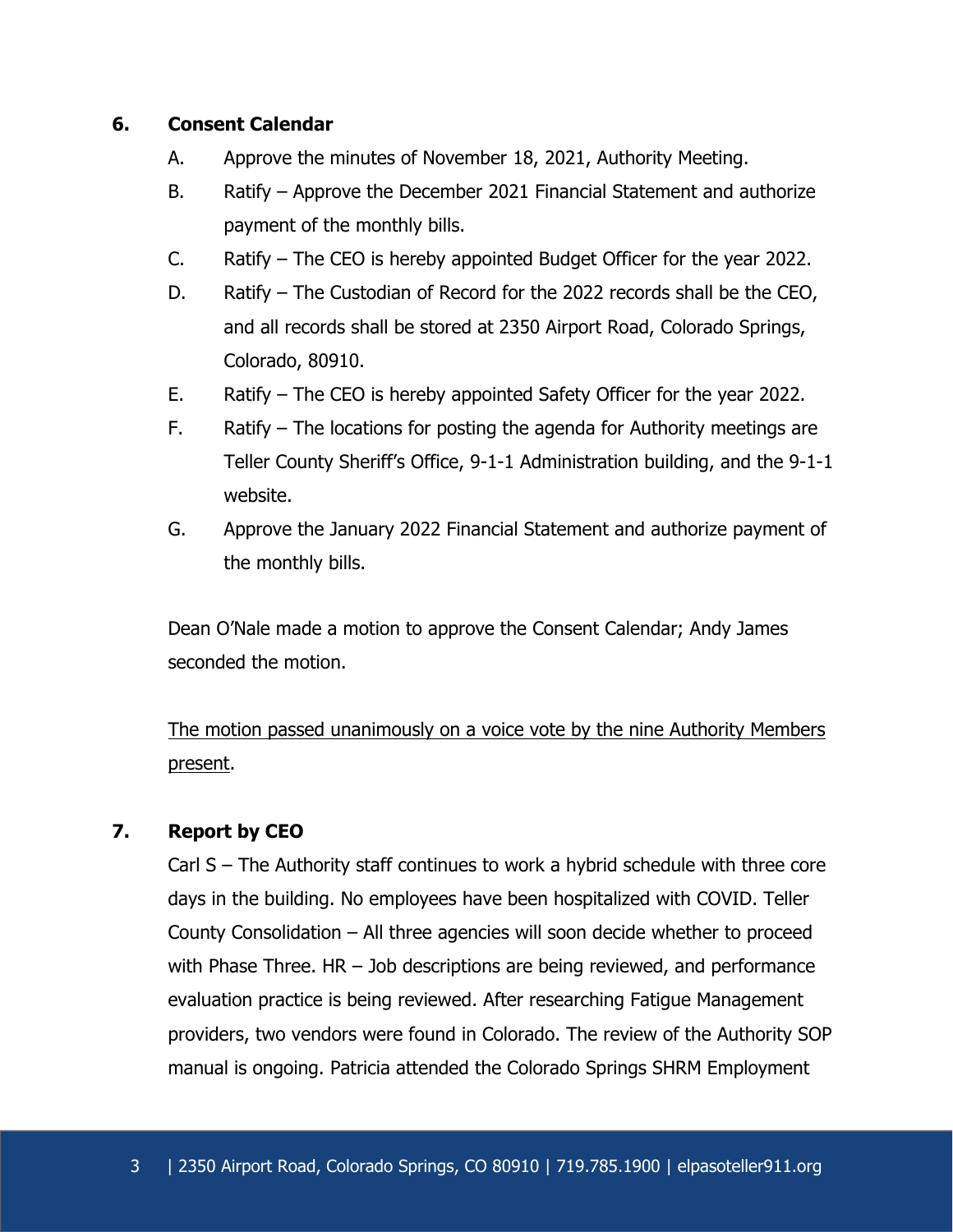Law Update Conference. Finance – The five-year budget indicates that an increase in the emergency telephone charge may be needed by 2025.

Ben G – The VMware upgrade will progress when parts are received and a plan is developed. The Server Room remodel – Work in progress. We are waiting for confirmation of the shipment of the CRAC and UPS systems. I.T. Vacancies – Several interviews have been conducted, but there has not been a successful candidate to date. Call Handling update  $-$  A patch was provided for text to 911 that must be tested.

Dan A – FirstDue Paging Interface – Fountain has successfully implemented. Peterson and Cheyenne Mountain's CAD is being built. FirstWatch – Work continues on the phone analytics integration. TriLakes Fire and Donald Wescott Fire have plans to merge. PSAP Wellness Project –A kickoff for implementation of Burnalong is being discussed with PSAPs. A Wellness Challenge is being planned for March. A Fatigue Management solution is still being researched. A Demo will be held for PSAPs. There is still one P1 ticket open with CentralSquare on CentCAD.

IN DECEMBER, John  $L - 412$  calls were audited, and 9,104 calls were audited in 2021. The QA team has produced 18 hours of CDE training in 2021. The Pulse Point AED project went live on January 10. No calls have been received by dispatch to utilize this yet. The process of hiring two Quality Assurance Analysts has begun. The hope is to be fully staffed by the end of February. The next series of protocol classes will start in March. NENA CTO training will take place from February 9 to February 11. There are 25 students enrolled.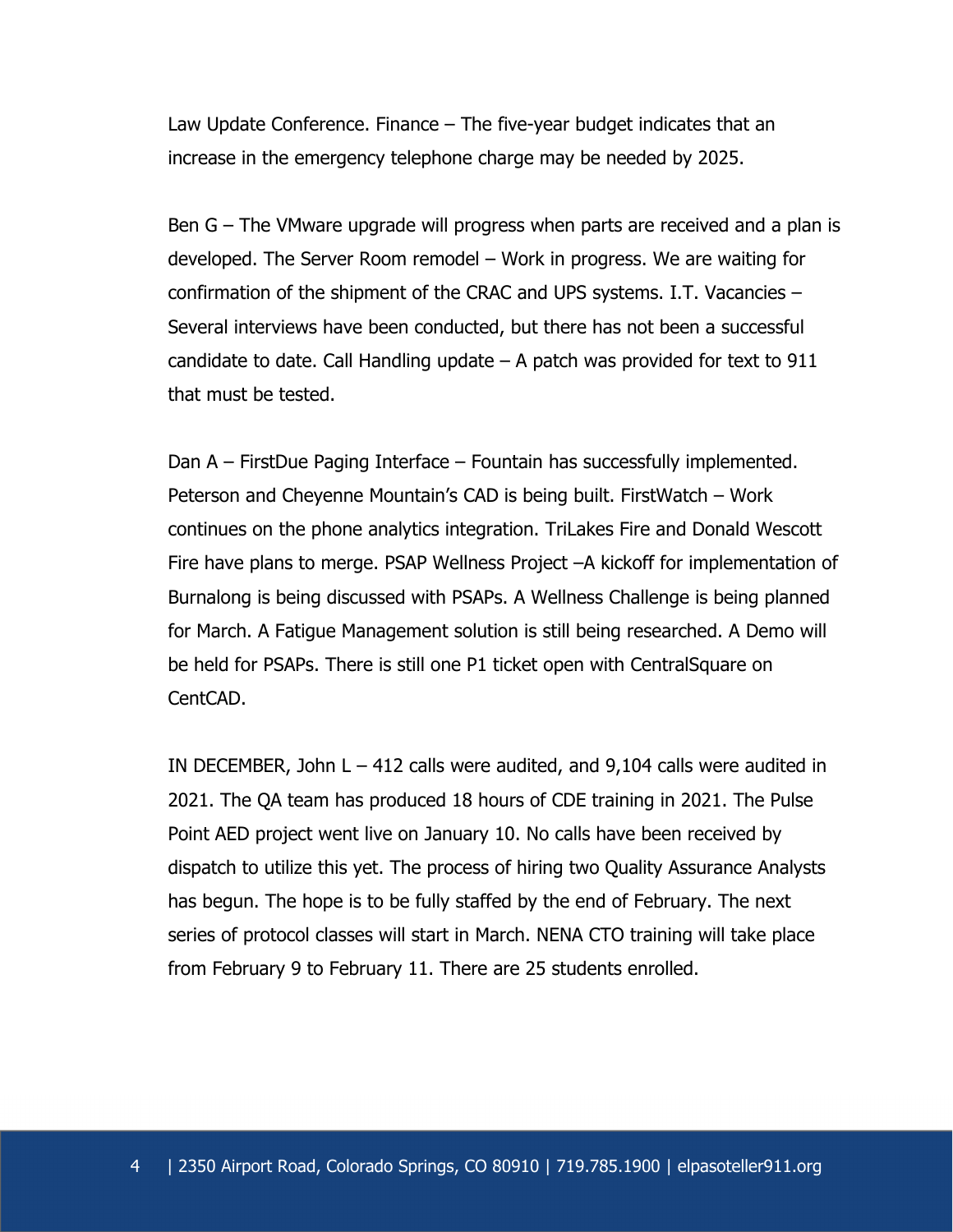Ben B – There have been seven presentations since the last meeting, reaching 534 students. In 2021, the Pub-Ed team had 252 presentations, reaching 8,082 students. The 9-1-1 Mobile Classroom will be upgraded with a new computer, switch, router, and remote control. A faulty camera will also be repaired. Everbridge – PSAPs sent 16 notifications in November and December. There have been 935 new opt-ins. Public Service Announcements – A 60-day campaign for Peak Alerts will air on FOX21 stations and the FOX21 website. The Authority website design refresh is in progress.

#### **8. Reports by Standing Committee**

A. DRC/PSAP Managers Committee:

Dana Heckman was elected as Chairperson. She reported that representatives from Peterson and Cheyenne Mountain were in attendance. A PulsePoint update was given, and a steering committee meeting was held.

#### **9. Old Business**

A. None.

#### **10. New Business**

- A. Board By-Laws clarification on conducting an executive session. The attorney wanted to clarify the procedure for calling an executive session. The executive session must be on the agenda and a brief description of the topic of discussion and the applicable statute.
- B. Election of Authority Officers. Nominations for the office of Treasurer were opened. Pete Carey made a motion to nominate Diann Pritchard; the Mike Wiles seconded a motion.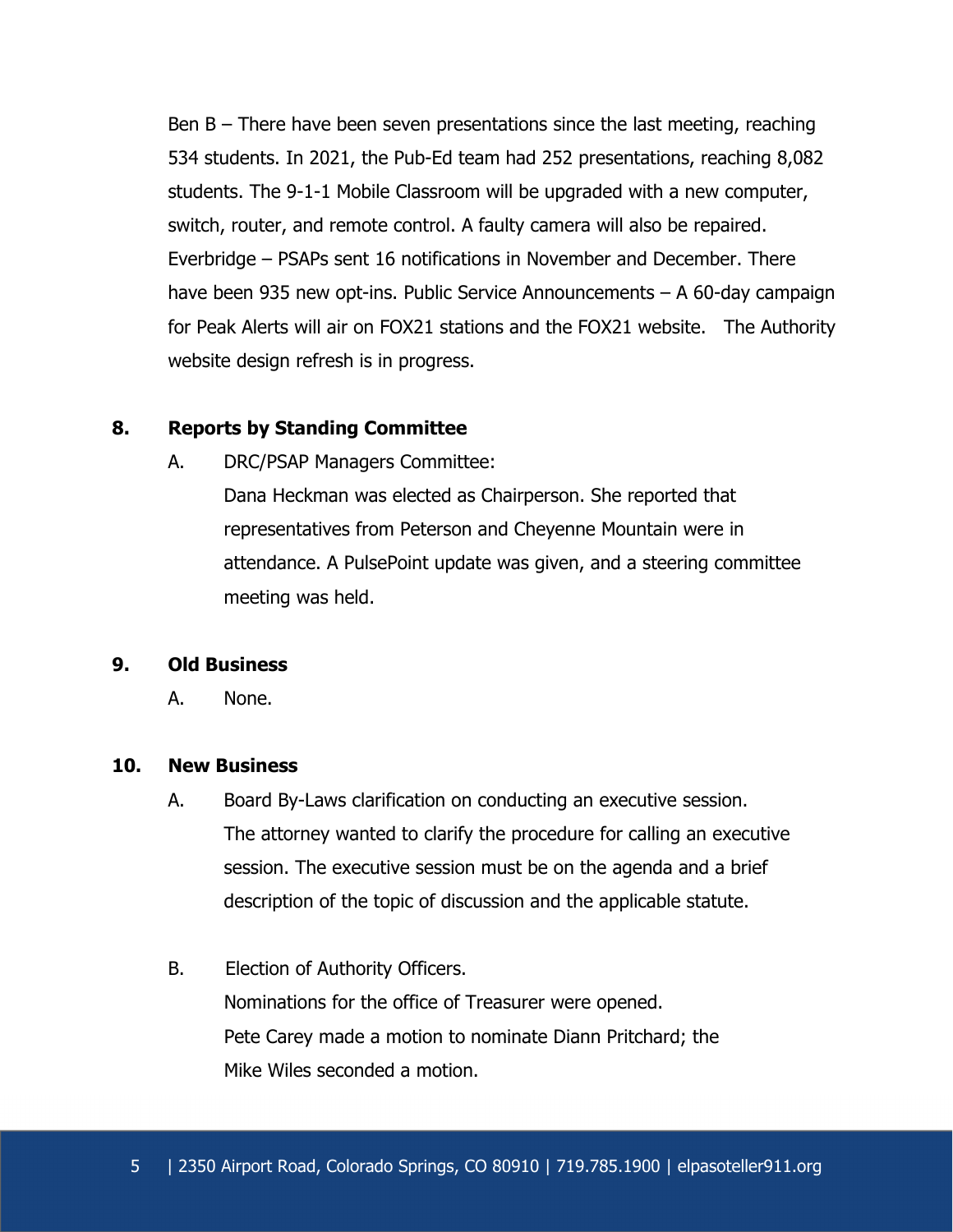Hearing no other nominations; the motion passed unanimously on a voice vote by the nine Authority Members present.

Nominations for the office of Secretary were opened.

 Mike Wiles motioned to nominate Pat Rigdon: Andy James seconded the motion.

 Hearing no other nominations: the motion passed unanimously on a voice vote by the nine Authority Members present.

 Nominations for the office of Vice-Chair were opened. Dean O'Nale motioned to nominate Joe Ribeiro; the Pete Carey seconded the motion. Hearing no other nominations; the motion passed unanimously on a voice vote by the nine Authority Members present.

 Nominations for the office of Chair were opened. Dean O'Nale made a motion to nominate Derek Wheeler; the Mike Wiles seconded the motion. Hearing no other nominations; the motion passed unanimously on a voice

vote by the nine Authority Members present.

 C. Board to discuss purchasing additional 9-1-1 data for the Everbridge Emergency Notification System. Ben Bills reported that currently, two companies contribute quarterly extracts to the Everbridge database. The Resident Connection would provide monthly updates and would include VOIP and cell phone data in addition to landlines. The cost per year for this service is \$47,000 but would substantially grow the current database. It was suggested that Ben reach out to agencies that have implemented to get feedback.